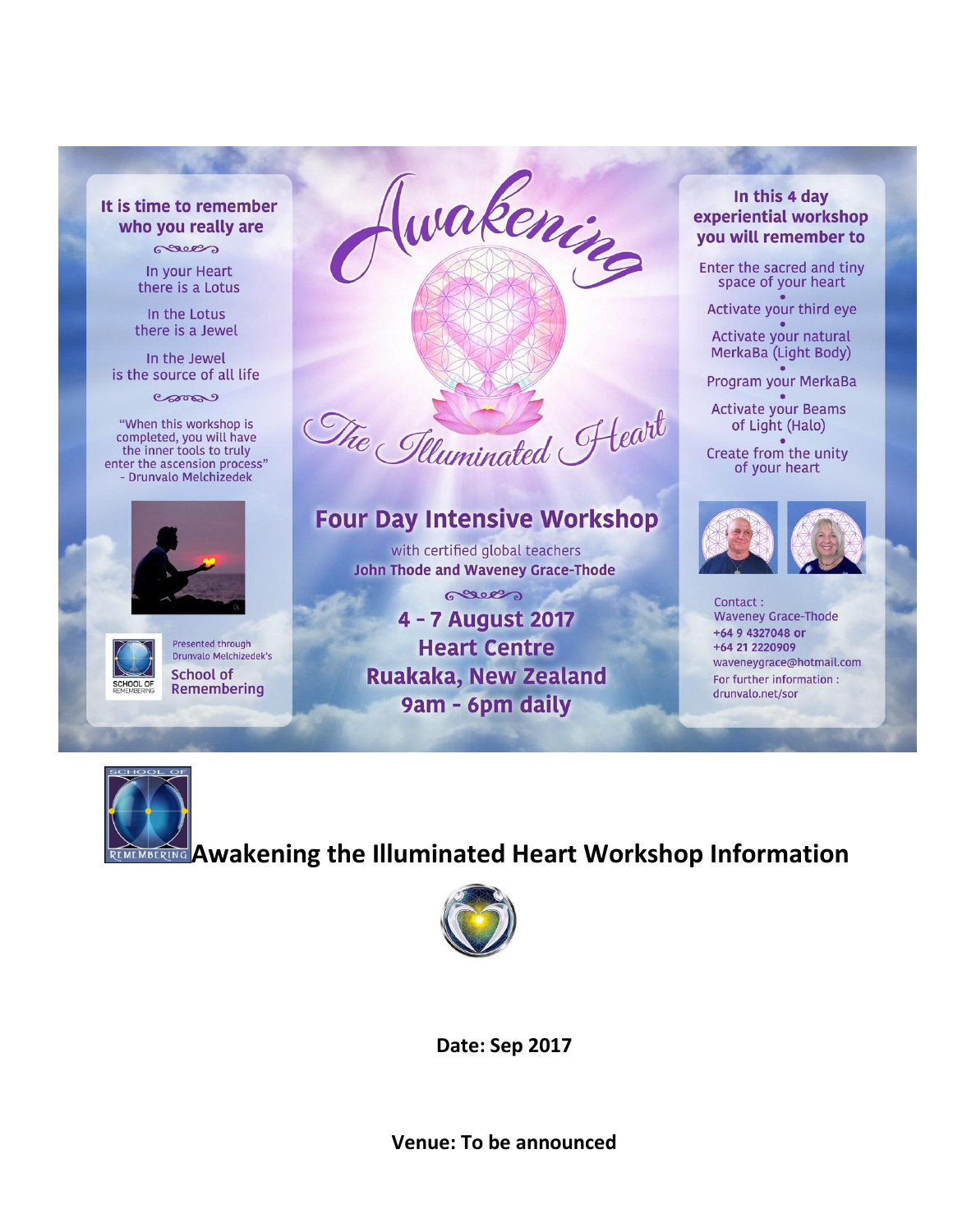A deposit of NZ \$111 is required to hold your space. This is payable by cheque,cash or bank transfer: Bream Bay Landscapes Ltd 030498067148400 The remaining balance of NZ\$333.00 is due the morning of the first day of the workshop.

Your deposit is non-refundable. However, it may be applied to future workshops. If the workshop is cancelled, you will receive a full refund.

- Discounts:
	- \* Refer a friend who attends & receive a NZ\$44 discount
- \* Couples receive a NZ\$88 discount
	- \* If you are a returning student the price is NZ\$333

#### **THE BENEFITS OF ATTENDING THIS WORKSHOP**

It is now time to remember who you truly are.

You are much more than what you realise, in this third dimensional, illusionary reality.

Remember the Ascension process, awaken to a higher state of consciousness and live your life from the HEART.

Remember the Creation Process and your innate ability to create and manifest things from your heart effortlessly.

Prepare for Ascension and Higher Dimensional Reality.

Unleash your human potential and psychic ability through the opening of the third eye and connect with your Higher Self

LiveLife in a reality of Oneness, Love, Wisdom, Joy and Understanding.

Activate your or natural Merkaba (light body).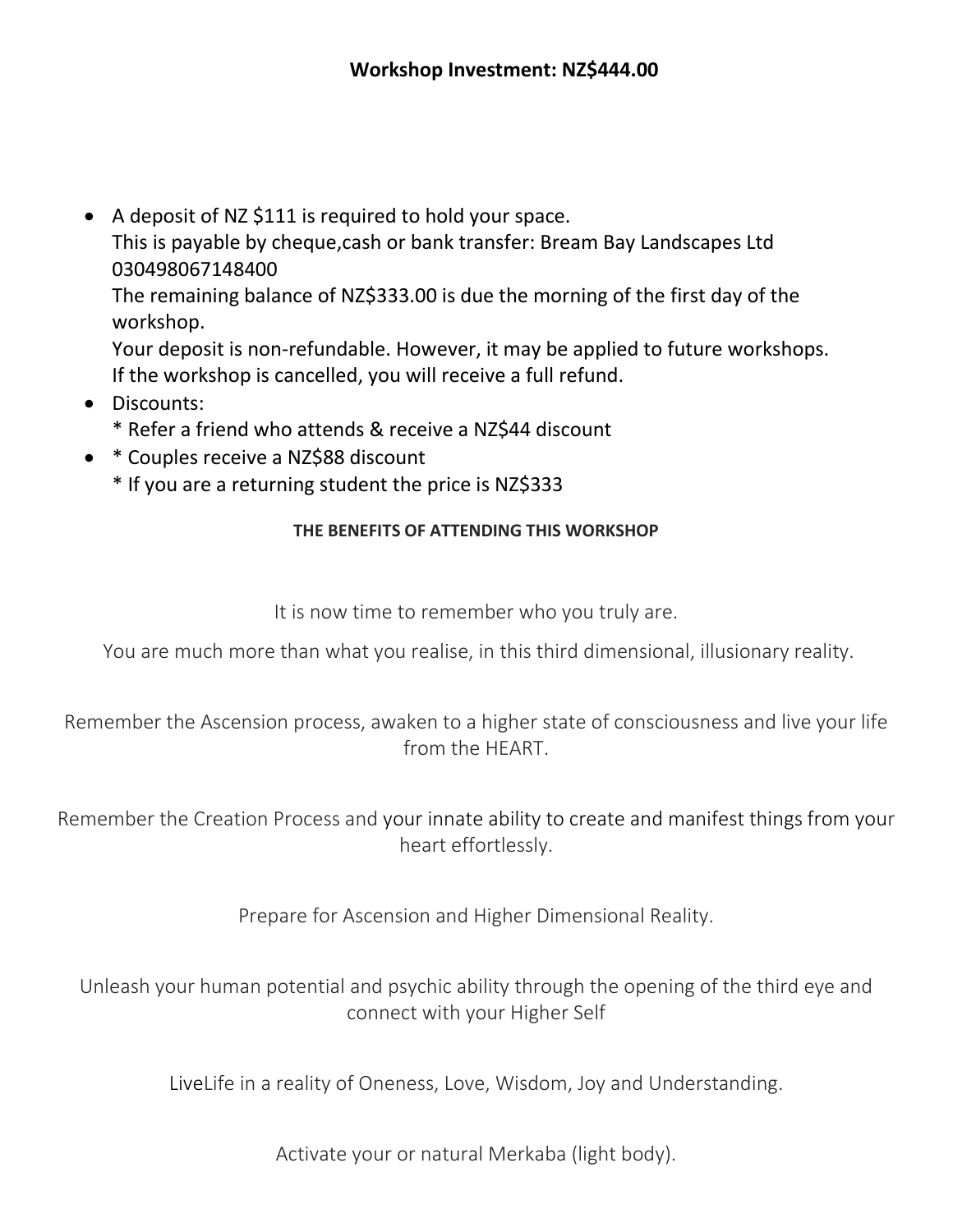Overcome your own and society's limiting beliefs.

# Release old wounds and heal the emotional pain held within the body and the High Heart Chakra

# This workshop is experiential and Heart centred.

## *Recommended reading materials:*

*The Ancient Secret of the Flower of Life Volumes 1 and 2 Living in the Heart – How to Enter into the Sacred Space within the Heart Serpent of Light: Beyond 2012*

In this workshop John and Waveney bring together all of the past and current work of their mentor, teacher and friend *Drunvalo Melchizedek*.

This is information that has been given directly to Drunvalo from the Ascended Masters as well as from other Mystery School traditions

Awakening the Illuminated Heart ® workshop consists of 4 distinct parts:

### *Part 1*

Remembering exercises to enable the journey into the Heart. Prana

breathing, connecting and reconnecting to consciousness.

## *Part 2*

Healing discussions and participation as well as ceremony to enable the journey into the Heart.

### *Part 3*

Journeying through the body and into the Heart. Remembering how to

create in Unity, understanding and experiencing oneness.